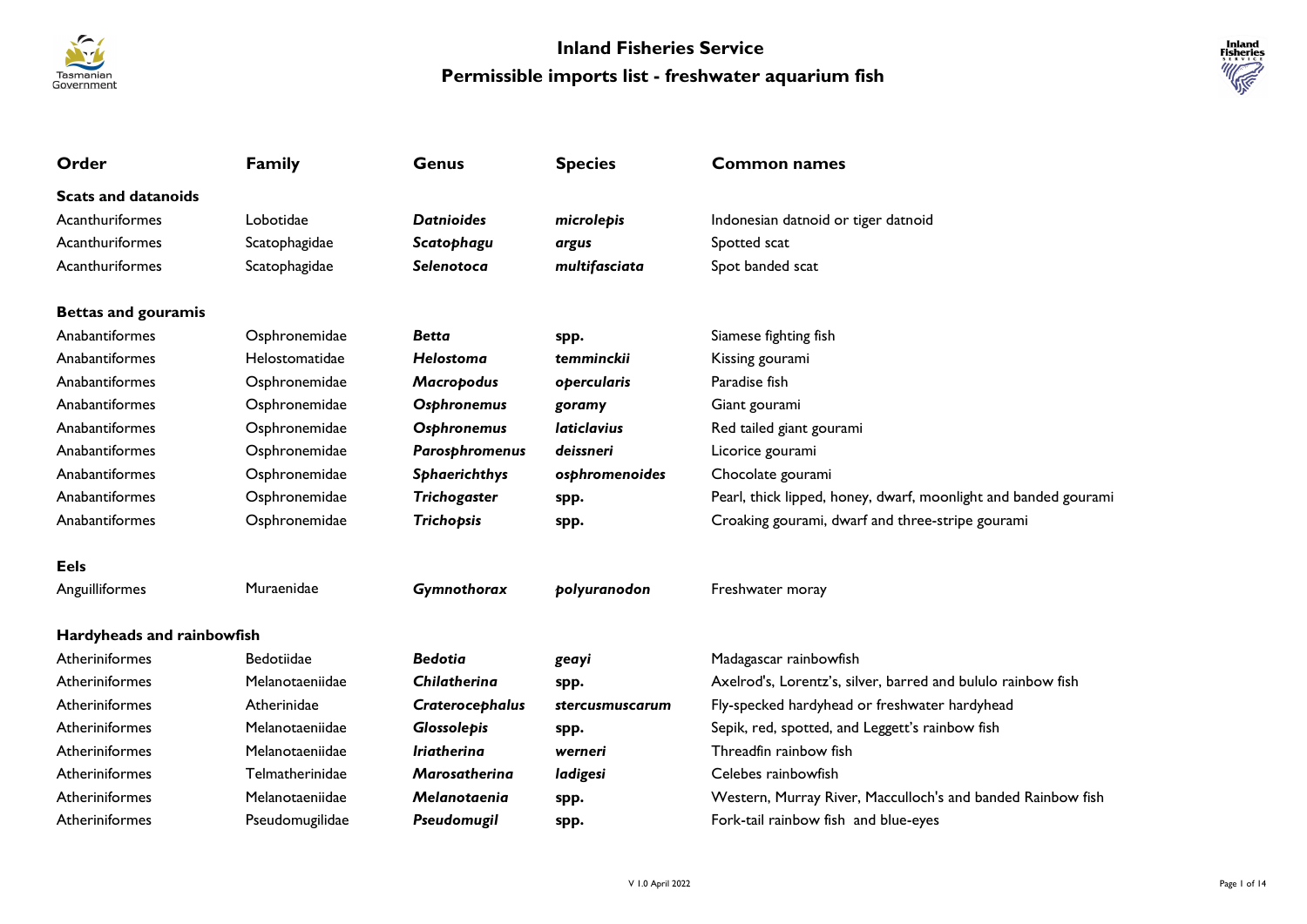



| Order                             | <b>Family</b>       | Genus                 | <b>Species</b> | <b>Common names</b>                                   |
|-----------------------------------|---------------------|-----------------------|----------------|-------------------------------------------------------|
| Atheriniformes                    | Melanotaeniidae     | <b>Rhadinocentrus</b> | ornatus        | Ornate rainbowfish                                    |
| <b>Needlefish</b>                 |                     |                       |                |                                                       |
| <b>Beloniformes</b>               | <b>Beloniformes</b> | Dermogenys            | pusillus       | Halfbeak                                              |
| Australian native perch           |                     |                       |                |                                                       |
| Carangaria/misc                   | Latidae             | Lates                 | calcarifer     | Barramundi                                            |
| Carangaria/misc                   | Toxotidae           | <b>Toxotes</b>        | spp.           | Archer fish                                           |
| <b>Australian native grunters</b> |                     |                       |                |                                                       |
| Centrarchiformes                  | Terapontidae        | <b>Hephaestus</b>     | carbo          | Coal grunter                                          |
| Centrarchiformes                  | Terapontidae        | Hephaestus            | fuliginosus    | Sooty grunter                                         |
| Centrarchiformes                  | Kuhliidae           | Kuhlia                | rupestris      | Jungle perch                                          |
| Centrarchiformes                  | Terapontidae        | <b>Syncomistes</b>    | butleri        | Buttlers or sharpnose grunter                         |
| <b>Tetras</b>                     |                     |                       |                |                                                       |
| Characiformes                     | Anostomidae         | <b>Abramites</b>      | hypselonotus   | Headstander                                           |
| Characiformes                     | Alestidae           | Alestopetersius       | caudalis       | Yellow tail congo tetra                               |
| Characiformes                     | Anostomidae         | <b>Anostomus</b>      | spp.           | Headstander characines                                |
| Characiformes                     | Characidae          | Aphyocharax           | spp.           | <b>Bloodfin tetras</b>                                |
| Characiformes                     | Alestidae           | <b>Arnoldichthys</b>  | spilopterus    | Arnolds tetra, red eye characin or Niger tetra        |
| Characiformes                     | Characidae          | Astyanax              | mexicanus      | Blind cave tetra                                      |
| Characiformes                     | Characidae          | <b>Boelkhea</b>       | fredcohui      | Blue or cochu tetra                                   |
| Characiformes                     | Gasteropelecidae    | Carnegiella           | strigata       | Common or marbled hatchet fish                        |
| Characiformes                     | Lebiasinidae        | Copella               | arnoldi        | Splashing tetra                                       |
| Characiformes                     | Characidae          | Corynopoma            | riisei         | Swordtail characin                                    |
| Characiformes                     | Ctenoluciidae       | <b>Ctenolucius</b>    | hujeta         | Gar characin, freshwater barracuda from South America |
| Characiformes                     | Gasteropelecidae    | <b>Gasteropelecus</b> | spp.           | Hatchet fish                                          |
| Characiformes                     | Characidae          | Gymnocorymbus         | ternetzi       | Black widow tetra or black tetra                      |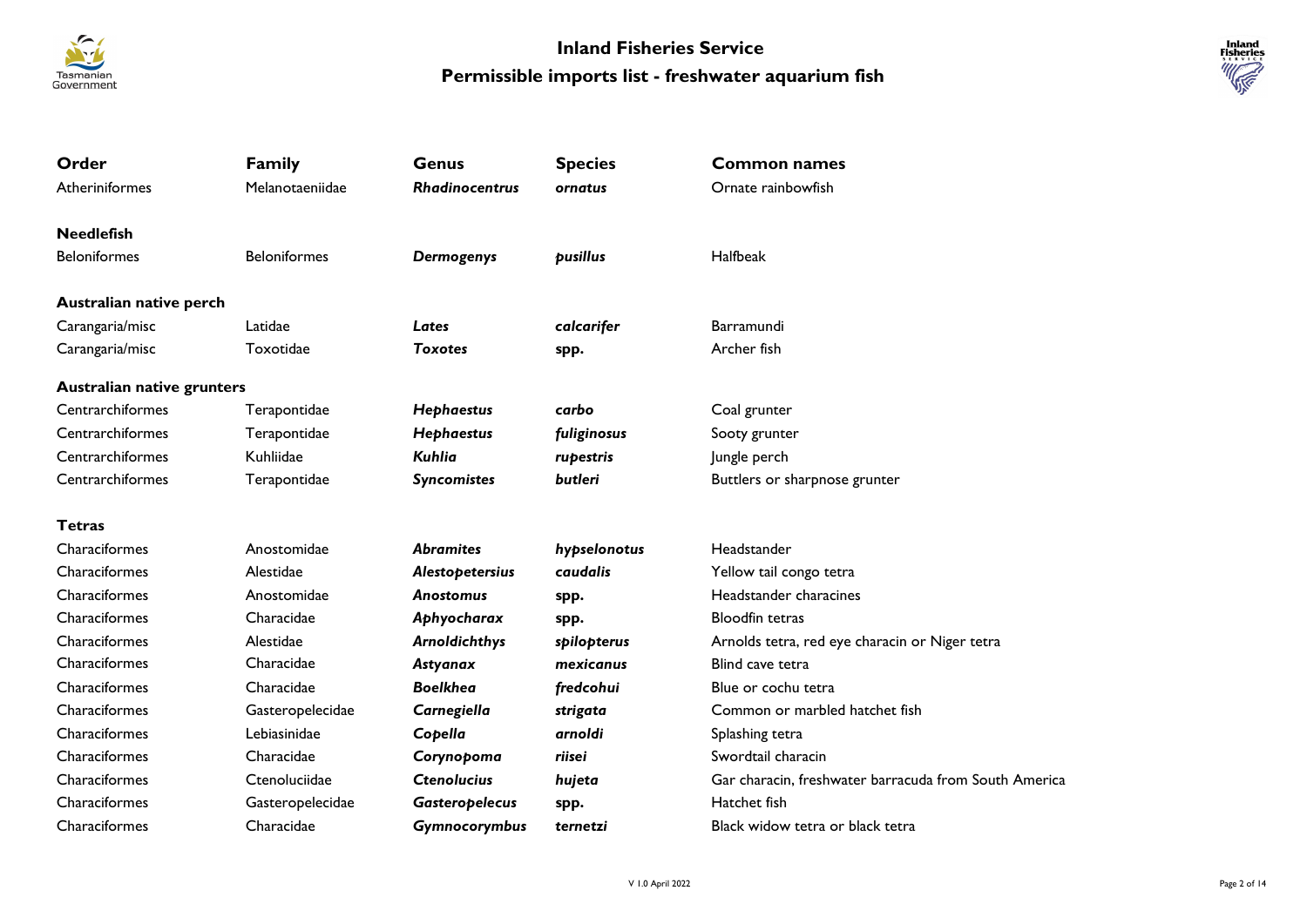



| Order         | <b>Family</b>    | Genus                | <b>Species</b>     | <b>Common names</b>                              |
|---------------|------------------|----------------------|--------------------|--------------------------------------------------|
| Characiformes | Characidae       | <b>Hasemania</b>     | nana               | Silvertip tetra                                  |
| Characiformes | Characidae       | Hemigrammus          | spp.               | Jewel, featherfin, ember, and firehead tetras    |
| Characiformes | Characidae       | Hyphessobrycon       | spp.               | Ornate, goldspotted, neon, and phantom tetras    |
| Characiformes | Characidae       | <b>Inpaichthys</b>   | kerri              | Blue emperor tetra                               |
| Characiformes | Alestidae        | Lepidarchus          | adonis             | Jellybean tetra                                  |
| Characiformes | Characidae       | Leporinus            | spp.               | Leporinus                                        |
| Characiformes | Serrasalmidae    | <b>Metynnis</b>      | spp.               | Silver dollars and spotted metynnis              |
| Characiformes | Characidae       | <b>Mimagoniates</b>  | microlepis         | blue or croaking tetra                           |
| Characiformes | Characidae       | Moenkhausia          | spp.               | Red-eye, glass, diamond, and black jacket tetras |
| Characiformes | Serrasalmidae    | <b>Myloplus</b>      | rubripinnis        | Red hook metynnis                                |
| Characiformes | Lebiasinidae     | <b>Nannostomus</b>   | spp.               | Pencil fish                                      |
| Characiformes | Characidae       | Nematobrycon         | spp.               | Emperor and rainbow tetras                       |
| Characiformes | Characidae       | Paracheirodon        | spp.               | Cardinal, green and neon tetras                  |
| Characiformes | Characidae       | <b>Petitella</b>     | georgiae           | False-rummy-nose tetra                           |
| Characiformes | Alestidae        | Phenacogrammus       | <i>interruptus</i> | Congo tetra                                      |
| Characiformes | Serrasalmidae    | <b>Piaractus</b>     | brachypomus        | Red-bellied pacu or pirapitinga                  |
| Characiformes | Characidae       | Prionobrama          | spp.               | Glass bloodfin or glass bloodfish                |
| Characiformes | Characidae       | <b>Pristella</b>     | maxillaris         | Pristella or x-ray tetra                         |
| Characiformes | Characidae       | Psalidodon           | anisitsi           | <b>Buenos Aires tetra</b>                        |
| Characiformes | Prochilodontidae | Semaprochilodus      | spp.               | Silver or flagtail prochilodus                   |
| Characiformes | Characidae       | <b>Thayeria</b>      | spp.               | Penguinfish                                      |
| Characiformes | Gasteropelecidae | <b>Thoracocharax</b> | securis            | Giant hatchet fish or giant silver hatchet fish  |
| Characiformes | Gasteropelecidae | <b>Thoracocharax</b> | stellatus          | Spotfin hatchet fish                             |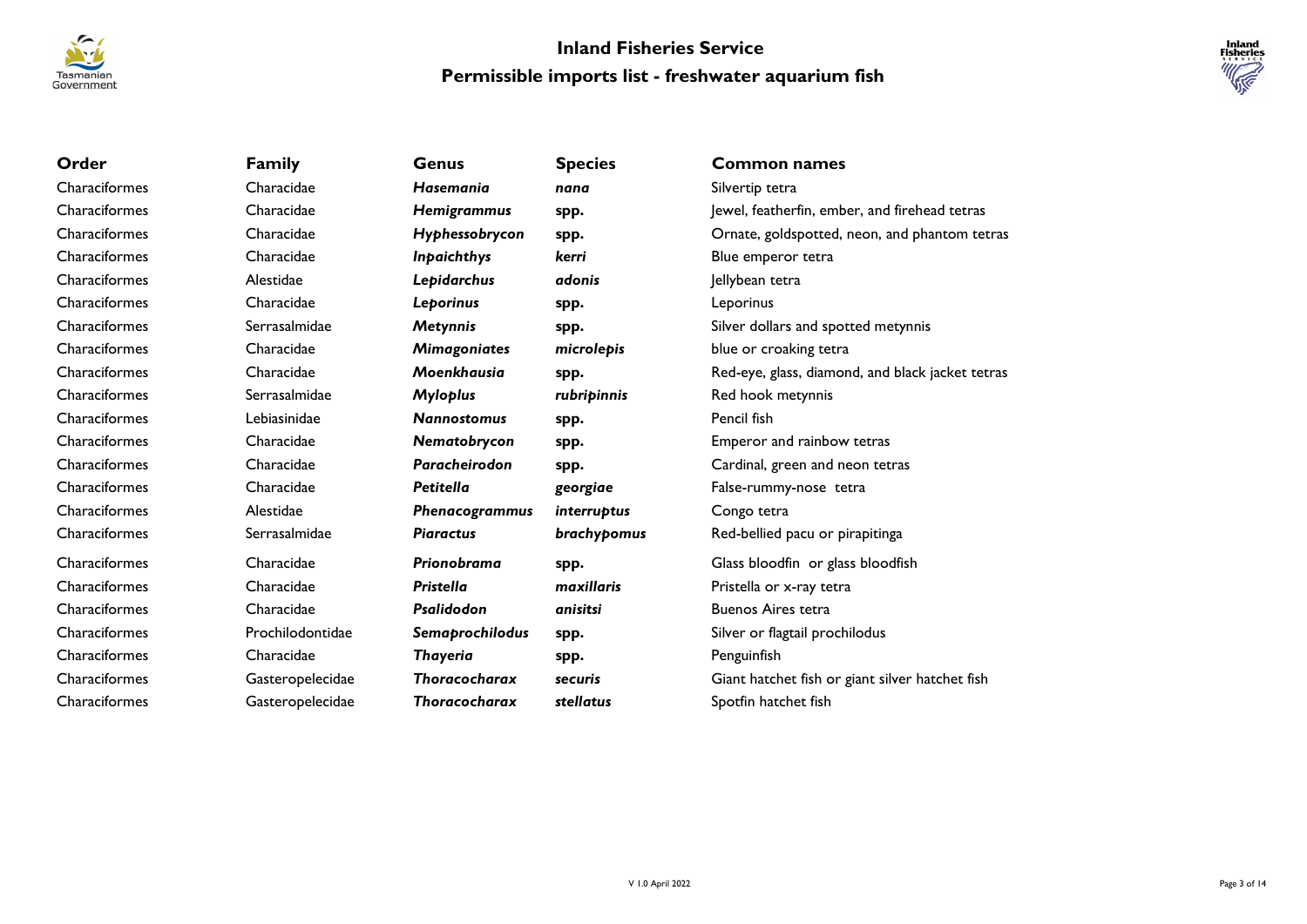



| Order               | <b>Family</b> | <b>Genus</b>          | <b>Species</b> | <b>Common names</b>                                                              |
|---------------------|---------------|-----------------------|----------------|----------------------------------------------------------------------------------|
| <b>Cichlids</b>     |               |                       |                |                                                                                  |
| <b>Cichliformes</b> | Cichlidae     | Acarichthys           | heckelii       | Cichlid from South America - threadfin acara                                     |
| Cichliformes        | Cichlidae     | Aequidens             | spp.           | Cichlids from South America - checkerboard, keyhole, and saddle cichlid          |
| Cichliformes        | Cichlidae     | <b>Alticorpus</b>     | spp.           | Cichlids from Lake Malawi                                                        |
| <b>Cichliformes</b> | Cichlidae     | Alto lamprologus      | spp.           | Cichlid from Lake Tanganyika                                                     |
| Cichliformes        | Cichlidae     | Amatitlania           | spp.           | Cichlids from Central American - convict                                         |
| <b>Cichliformes</b> | Cichlidae     | Amphilophus           | spp.           | Cichlids from Central America - red devil, black midas and hybrids of this genus |
| <b>Cichliformes</b> | Cichlidae     | Andinoacara           | spp.           | Cichlids from Cenntral and South America - blue acara, green terror and Sapayo   |
| <b>Cichliformes</b> | Cichlidae     | Anomalachromis        | thomasi        | Cichlid from Africa - African butterfly cichlid                                  |
| Cichliformes        | Cichlidae     | Apistogramma          | spp.           | Cichlids from South America - Amazon dwarf cichlids                              |
| <b>Cichliformes</b> | Cichlidae     | <b>Archocentrus</b>   | spilurus       | Cichlid from Central America - blue eye cichlid                                  |
| Cichliformes        | Cichlidae     | <b>Aristochromis</b>  | christyi       | Cichlid from Lake Malawi                                                         |
| <b>Cichliformes</b> | Cichlidae     | Astatotilapia         | spp.           | Cichlids from Africa - river haplos; - Eastern and rainbow happy, Bloyet's haplo |
| <b>Cichliformes</b> | Cichlidae     | <b>Astronatus</b>     | ocellatus      | Cichlid from South America - oscar                                               |
| <b>Cichliformes</b> | Cichlidae     | Aulonocara            | spp.           | Cichlids from Lake Malawi - peacock cichlids                                     |
| Cichliformes        | Cichlidae     | Aulorocranus          | dewindti       | Cichlid from Lake Tanganyika                                                     |
| <b>Cichliformes</b> | Cichlidae     | <b>Baileychromis</b>  | centropomoides | Cichlid from Lake Tanganyika                                                     |
| Cichliformes        | Cichlidae     | <b>Bathybates</b>     | spp.           | Cichlids from Lake Tanganyika                                                    |
| <b>Cichliformes</b> | Cichlidae     | <b>Benthochromis</b>  | spp.           | Cichlids from Lake Tanganyika                                                    |
| Cichliformes        | Cichlidae     | <b>Buccochromis</b>   | spp.           | Cichlids from Lake Malawi                                                        |
| <b>Cichliformes</b> | Cichlidae     | <b>Callochromis</b>   | spp.           | Cichlids from Lake Tanganyika                                                    |
| Cichliformes        | Cichlidae     | Caprichromis          | spp.           | Cichlids from Lake Malawi                                                        |
| Cichliformes        | Cichlidae     | Cardiopharynx         | schoutedeni    | Cichlid from Lake Tanganyika                                                     |
| <b>Cichliformes</b> | Cichlidae     | <b>Chalinochromis</b> | spp.           | Cichlids from Lake Tanganyika - Lamprolongines                                   |
| <b>Cichliformes</b> | Cichlidae     | Champsochromis        | spp.           | Cichlids from Lake Malawi                                                        |
| Cichliformes        | Cichlidae     | Chilotilapia          | rhoadesii      | Cichlid from Lake Malawi                                                         |
| <b>Cichliformes</b> | Cichlidae     | Cichla                | spp.           | Cichlids from South America - peacock bass                                       |
| <b>Cichliformes</b> | Cichlidae     | <b>Cichlasoma</b>     | spp.           | Cichlids from Central and South America - black acara, three spot cichlid etc    |
| <b>Cichliformes</b> | Cichlidae     | Copadichromis         | spp.           | Cichlids from Lake Malawi                                                        |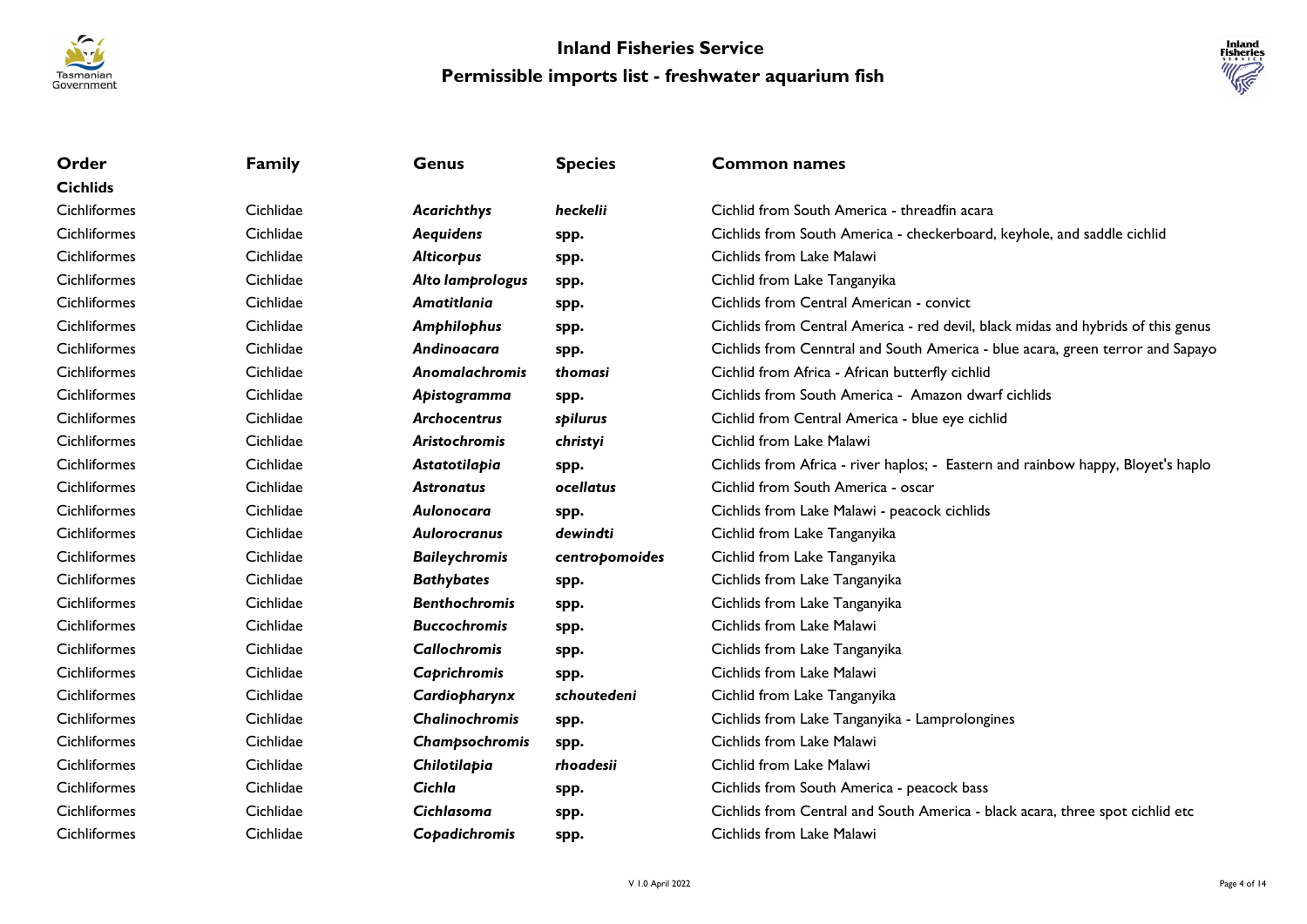



| Order               | <b>Family</b> | <b>Genus</b>           | <b>Species</b> | Common names                                                               |
|---------------------|---------------|------------------------|----------------|----------------------------------------------------------------------------|
| Cichliformes        | Cichlidae     | <b>Corematodus</b>     | spp.           | Cichlids from Lake Malawi                                                  |
| Cichliformes        | Cichlidae     | <b>Cribroheros</b>     | longimanus     | Central American cichlid - red breast cichlid                              |
| Cichliformes        | Cichlidae     | Cryptoheros            | spp.           | Central American cichlids - blue eye cichlid                               |
| Cichliformes        | Cichlidae     | <b>Ctenochromis</b>    | spp.           | Cichlids from Lake Tanganyika - Eastern happy, haplo's (pangani, Bloyet's) |
| <b>Cichliformes</b> | Cichlidae     | Ctenopharynx           | spp.           | Cichlids from Lake Malawi - blackspot climbing perch                       |
| Cichliformes        | Cichlidae     | Cunningtonia           | longiventralis | Cichlid from Lake Tanganyika - featherfins                                 |
| Cichliformes        | Cichlidae     | Cyathochromis          | obliquidens    | Cichlid from Lake Malawi                                                   |
| Cichliformes        | Cichlidae     | Cyathopharynx          | furcifer       | Cichlid from Lake Tanganyika - featherfin cichlid                          |
| Cichliformes        | Cichlidae     | Cyclopharynx           | fwae           | Cichlid from Africa - Fwa River cichlids                                   |
| Cichliformes        | Cichlidae     | Cyclopharynx           | schwetzi       | Cichlid from Africa - Fwa River cichlids                                   |
| Cichliformes        | Cichlidae     | Cynotilapia            | spp.           | Cichlids from Lake Malawi                                                  |
| Cichliformes        | Cichlidae     | Cyphotilapia           | spp.           | Cichlids from Lake Tanganyika - humphead or frontosa                       |
| Cichliformes        | Cichlidae     | Cyprichromis           | spp.           | Cichlds from Lake Tanganyika - black tail, goldfin and jumbo blue          |
| Cichliformes        | Cichlidae     | Cyrtocara              | moorii         | Cichlid from Lake Malawi - hump-head                                       |
| Cichliformes        | Cichlidae     | <b>Dicrossus</b>       | filamentosa    | Cichlid from South America - chessboard cichlid                            |
| Cichliformes        | Cichlidae     | <b>Dimidiochromis</b>  | spp.           | Cichlids from Lake Malawi                                                  |
| Cichliformes        | Cichlidae     | Diplotaxodon           | spp.           | Cichlids from Lake Malawi                                                  |
| Cichliformes        | Cichlidae     | <b>Docimodus</b>       | spp.           | Cichlids from Lake Malawi                                                  |
| Cichliformes        | Cichlidae     | <b>Ectodus</b>         | descampsii     | Cichlid from Lake Tanganyika                                               |
| Cichliformes        | Cichlidae     | <b>Eretmodus</b>       | spp.           | Cichlids from Lake Tanganyika                                              |
| Cichliformes        | Cichlidae     | Exochochromis          | anagenys       | Cichlid from Lake Malawi - threespot torpedo cichlid                       |
| Cichliformes        | Cichlidae     | Fossorochromis         | rostratus      | Cichlid from Lake Malawi - sand diver                                      |
| Cichliformes        | Cichlidae     | Genyochromis           | mento          | Cichlid from Lake Malawi                                                   |
| Cichliformes        | Cichlidae     | Geophagus              | spp.           | Cichlids from South and Central America- earth eater cichlids              |
| Cichliformes        | Cichlidae     | Gephychromis           | spp.           | Cichlids from Lake Malawi - mbuna                                          |
| Cichliformes        | Cichlidae     | <b>Gnathochromis</b>   | spp.           | Cichlids from Lake Tanganyika                                              |
| Cichliformes        | Cichlidae     | <b>Grammatotria</b>    | lemairii       | Cichlid from Lake Tanganyika                                               |
| Cichliformes        | Cichlidae     | Greenwoodochromis spp. |                | Cichlids from Lake Tanganyika                                              |
| Cichliformes        | Cichlidae     | Guianacara             | geayi          | Cichlid from South America - bandit cichlid                                |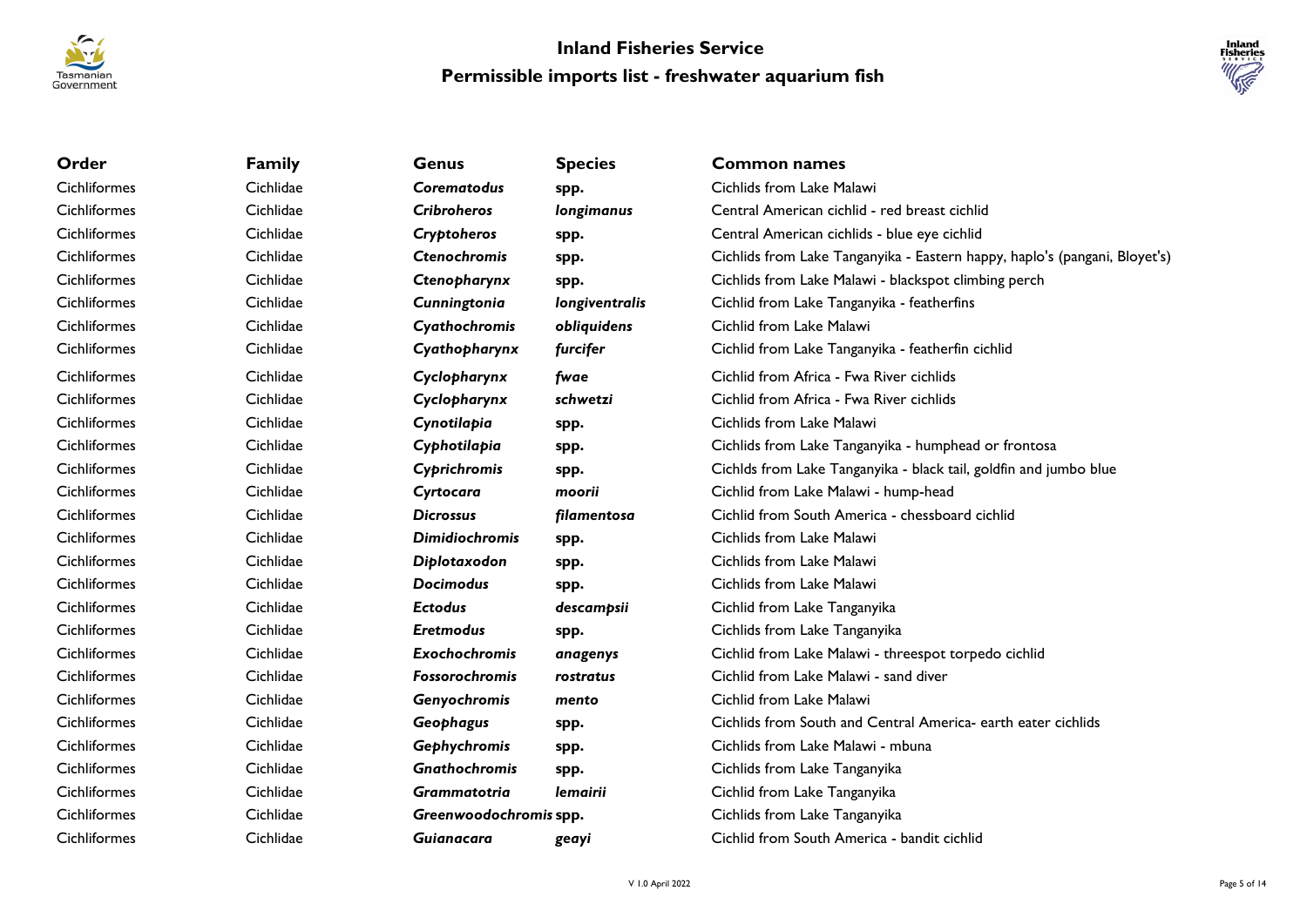



| Order        | <b>Family</b> | <b>Genus</b>                | <b>Species</b>        | <b>Common names</b>                                                                   |
|--------------|---------------|-----------------------------|-----------------------|---------------------------------------------------------------------------------------|
| Cichliformes | Cichlidae     | Gymnogeophagus              | spp.                  | Cichlids from South America- earth eater cichlids                                     |
| Cichliformes | Cichlidae     | Haplochromis                | spp.                  | Cichlids from Africa, inc. species from rift lakes (eg. Haplos or haps)               |
| Cichliformes | Cichlidae     | Haplotaxodon                | spp.                  | Cichlids from Lake Tanganyika - haplos                                                |
| Cichliformes | Cichlidae     | <b>Hemibates</b>            | stenosoma             | Cichlid from Lake Tanganyika                                                          |
| Cichliformes | Cichlidae     | <b>Hemichromis</b>          | spp.                  | Cichlids from Africa - jewel cichlids (H. fasciatus (banded jewelfish) not permitted) |
| Cichliformes | Cichlidae     | Hemitaeniochromis urotaenia |                       | Cichlid from Lake Malawi                                                              |
| Cichliformes | Cichlidae     | Hemitilapia                 | oxyrhynchus           | Cichlid from Lake Malawi - Giant halpochromis                                         |
| Cichliformes | Cichlidae     | Herichthys                  | cyanoguttatus         | Cichlid from North America - Texas or Rio Grande cichlid                              |
| Cichliformes | Cichlidae     | <b>Heros</b>                | severus               | Cichlid from South America - severum cichlid                                          |
| Cichliformes | Cichlidae     | Herotilapia                 | multispinosa          | Cichlid from Central America - rainbow cichlid                                        |
| Cichliformes | Cichlidae     | Hypselacara                 | temporalis            | Cichlid from South America - chocolate or emerald cichlid                             |
| Cichliformes | Cichlidae     | Hypsophrys                  | nicaraguensis         | Cichlid from Central America - parrot cichlid, macaw cichlid or moga                  |
| Cichliformes | Cichlidae     | Interochromis               | loocki                | Cichlid from Lake Tanganyika                                                          |
| Cichliformes | Cichlidae     | lodotropheus                | spp.                  | Cichlids from Lake Malawi - lavender mbuna                                            |
| Cichliformes | Cichlidae     | Julidochromis               | spp.                  | Cichlids from Lake Tanganyika - Julie's (eg.masked cichlid)                           |
| Cichliformes | Cichlidae     | <b>Kronoheros</b>           | umbrifera             | Cichlid from South and Central America - Umbee cichlid, turquoise cichlid             |
| Cichliformes | Cichlidae     | Labeotropheus               | spp.                  | Cichlids from Lake Malawi - blue and scrapermouth mbuna cichild                       |
| Cichliformes | Cichlidae     | Labidochromis               | spp.                  | Cichlids from Lake Malawi - blue streak hap, pearl of likoma cichlid                  |
| Cichliformes | Cichlidae     | Laetacara                   | spp.                  | Cichlids from South America - flag and redbreast acara                                |
| Cichliformes | Cichlidae     | Lamprologus                 | spp.                  | Cichlids from Africa                                                                  |
| Cichliformes | Cichlidae     | Lepidolamprologus           | spp.                  | Cichlids from Lake Tanganyika - lamprolongines                                        |
| Cichliformes | Cichlidae     | <b>Lestradea</b>            | spp.                  | Cichlids from Lake Tanganyika                                                         |
| Cichliformes | Cichlidae     | Lichnochromis               | acuticeps             | Cichlid form Lake Malawi - Malawi gar                                                 |
| Cichliformes | Cichlidae     | Limnochromis                | <i><b>auritus</b></i> | Cichlid from Lake Tanganyika - spangled cichlid                                       |
| Cichliformes | Cichlidae     | Lobochilotes                | labiata               | Cichlid from Lake Tanganyika                                                          |
| Cichliformes | Cichlidae     | <b>Maskaheros</b>           | argenteus             | Cichlid from North and Central America - white or silver cichlid                      |
| Cichliformes | Cichlidae     | Maylandia                   | spp.                  | Cichlids from Lake Malawi - mbuna's                                                   |
| Cichliformes | Cichlidae     | <b>Melanochromis</b>        | spp.                  | Cichlids from Lake Malawi - mbuna's                                                   |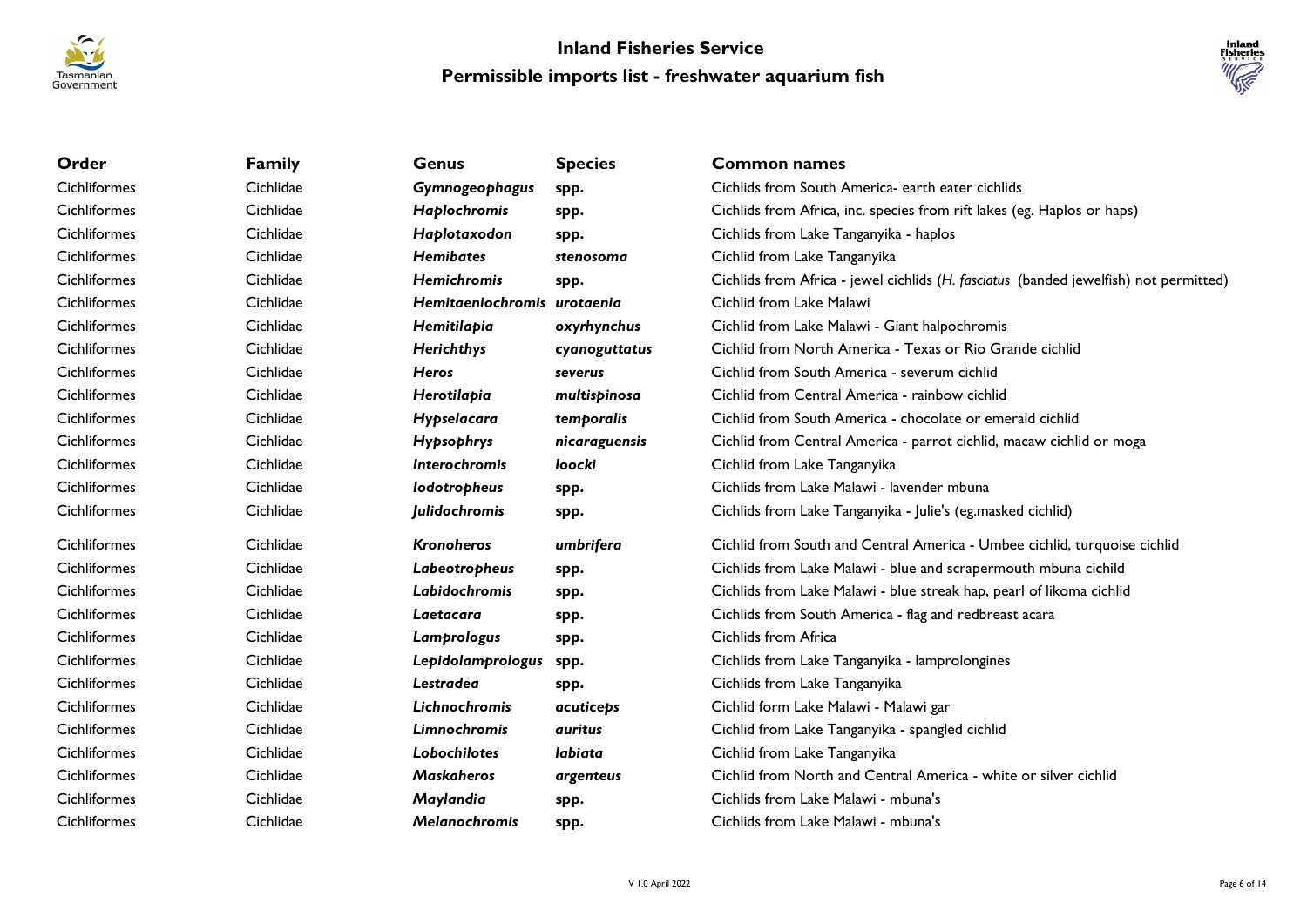



| Order               | <b>Family</b> | Genus                    | <b>Species</b> | <b>Common names</b>                                                     |
|---------------------|---------------|--------------------------|----------------|-------------------------------------------------------------------------|
| Cichliformes        | Cichlidae     | <b>Mesonauta</b>         | spp.           | Cichlids from South America - flag cichlid or festivum                  |
| <b>Cichliformes</b> | Cichlidae     | Mikrogeophagus           | spp.           | Cichlids from South America - blue ram, Bolivian ram                    |
| <b>Cichliformes</b> | Cichlidae     | Mylochromis              | spp.           | Cichlids from Lake Malawi - hap's (eg. golden mola cichlid)             |
| <b>Cichliformes</b> | Cichlidae     | <b>Naevochromis</b>      | chrysogaster   | Cichlid from Lake Malawi - happy cilclid                                |
| <b>Cichliformes</b> | Cichlidae     | <b>Nandopsis</b>         | spp.           | Cichlids from Central America - Cuban and black nasty                   |
| <b>Cichliformes</b> | Cichlidae     | <b>Nannacara</b>         | spp.           | Cichlids from South America - goldeneye cichlid                         |
| <b>Cichliformes</b> | Cichlidae     | <b>Nannochromis</b>      | spp.           | Cichlids from Africa                                                    |
| <b>Cichliformes</b> | Cichlidae     | Neolamprologus           | spp.           | Cichlids from Lake Tanganyika - fourspine cichlid                       |
| <b>Cichliformes</b> | Cichlidae     | <b>Nimbochromis</b>      | spp.           | Cichlids from Lake Malawi - Fuscotaeniatus                              |
| <b>Cichliformes</b> | Cichlidae     | Nyassachromis            | spp.           | Cichlids from Lake Malawi - small green utaka cichlid                   |
| <b>Cichliformes</b> | Cichlidae     | Ophthalmotilapia         | spp.           | Cichlids from Lake Tanganyika                                           |
| Cichliformes        | Cichlidae     | Otopharynx               | spp.           | Cichlids from Lake Malawi - hap's (golden-margined, royal blue cichlid) |
| <b>Cichliformes</b> | Characidae    | <b>Pallidochromis</b>    | tokolosh       | Cichlid from Lake Malawi                                                |
| <b>Cichliformes</b> | Cichlidae     | <b>Parachromis</b>       | spp.           | Cichlids from Central America - wolf, jaguar, freddy and yellow jacket  |
| <b>Cichliformes</b> | Cichlidae     | Paracyprichromis         | spp.           | Cichlids from Lake Tanganyika - blue neon, albino blue cichlid          |
| <b>Cichliformes</b> | Cichlidae     | Paraneetroplus           | spp.           | Cichlids from Central America                                           |
| <b>Cichliformes</b> | Cichlidae     | Paratilapia              | polleni        | Cichlid from Madagascar - polleni                                       |
| Cichliformes        | Cichlidae     | <b>Pelvicachromis</b>    | spp.           | Cichlids from Africa - kribensis                                        |
| <b>Cichliformes</b> | Cichlidae     | <b>Perissodus</b>        | spp.           | Cichlids from Lake Tanganyika - threadfin cichlid                       |
| <b>Cichliformes</b> | Cichlidae     | Petenia                  | splendida      | Cichlid from Central America - red or bay snook                         |
| <b>Cichliformes</b> | Cichlidae     | <b>Petrochromis</b>      | spp.           | Cichlids from Lake Tanganyika                                           |
| <b>Cichliformes</b> | Cichlidae     | <b>Placidochromis</b>    | spp.           | Cichlids from Lake Malawi - haps                                        |
| <b>Cichliformes</b> | Cichlidae     | <b>Plecodus</b>          | spp.           | Cichlids from Lake Tanganyika                                           |
| <b>Cichliformes</b> | Cichlidae     | <b>Protomelas</b>        | spp.           | Cichlids from Lake Malawi - hap's (eg. spindle cichlid)                 |
| Cichliformes        | Cichlidae     | Pseudetroplus            | maculatus      | Cichlid from Asia - orange chromide                                     |
| <b>Cichliformes</b> | Cichlidae     | <b>Pseudocrenilabrus</b> | spp.           | Cichlids from Africa - Southern and Egyptian mouthbrooder               |
| <b>Cichliformes</b> | Cichlidae     | Pseudosimochromis spp.   |                | Cichlids from Lake Tanganyika                                           |
| <b>Cichliformes</b> | Cichlidae     | Pseudotropheus           | spp.           | Cichlids from Lake Malawi - mbuna's (eg. zebra cichlid)                 |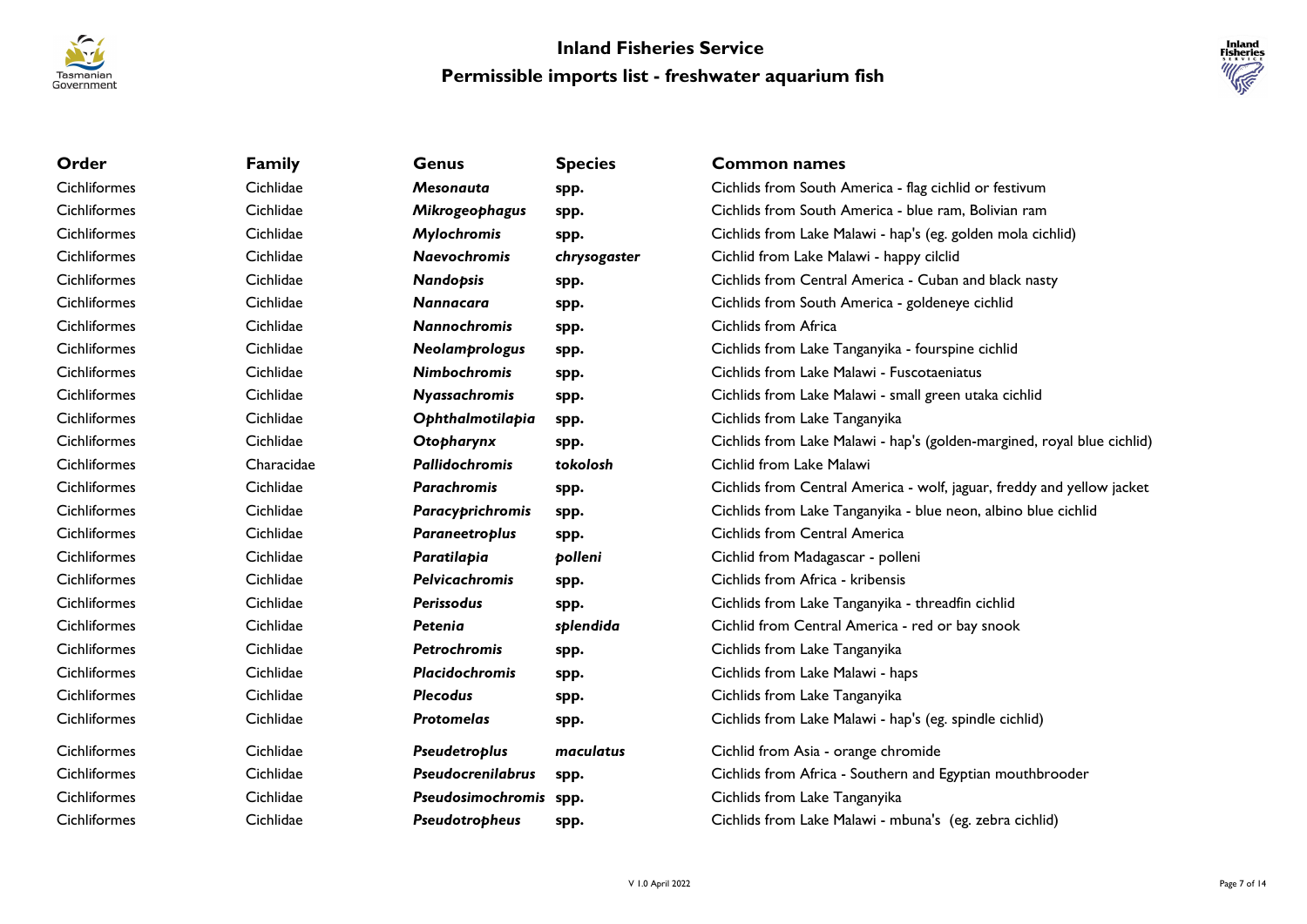



| Order               | <b>Family</b> | Genus                  | <b>Species</b> | <b>Common names</b>                                            |
|---------------------|---------------|------------------------|----------------|----------------------------------------------------------------|
| Cichliformes        | Cichlidae     | Pterophyllum           | spp.           | Cichlids from South America - freshwater angelfish             |
| Cichliformes        | Cichlidae     | Ramphochromis          | spp.           | Cichlids from Lake Malawi - ncheni cichlid                     |
| Cichliformes        | Cichlidae     | Reganochromis          | calliurus      | Cichlid from Lake Tanganyika                                   |
| Cichliformes        | Cichlidae     | Rocio                  | spp.           | Cichlids from North and Central America - eg. Jack Dempsey     |
| Cichliformes        | Cichlidae     | Satanoperca            | spp.           | Cichlids from South America - earth eater cichlids             |
| Cichliformes        | Cichlidae     | <b>Sciaenochromis</b>  | spp.           | Cichlids from Lake Malawi - electric blue cichlid              |
| Cichliformes        | Cichlidae     | <b>Simochromis</b>     | diagramma      | Cichlid from Lake Tanganyika                                   |
| <b>Cichliformes</b> | Cichlidae     | <b>Spathodus</b>       | spp.           | Cichlids from Lake Tanganyika - gobies                         |
| Cichliformes        | Cichlidae     | <b>Steatocranus</b>    | spp.           | Cichlids from Africa                                           |
| Cichliformes        | Cichlidae     | Symphysodon            | spp.           | Cichlid from South America - discus                            |
| Cichliformes        | Cichlidae     | <b>Taeniochromis</b>   | holotaenia     | Cichlid from Lake Malawi                                       |
| Cichliformes        | Cichlidae     | Taeniolethrinops       | spp.           | Cichlids from Lake Malawi                                      |
| <b>Cichliformes</b> | Cichlidae     | Tahuantinsuyoa         | macantzatza    | Cichlid from South America - Inca stone fish                   |
| Cichliformes        | Cichlidae     | <b>Tangachromis</b>    | dhanisi        | Cichlid from Lake Tanganyika                                   |
| Cichliformes        | Cichlidae     | Tanganicodus           | irsacae        | Cichlid from Lake Tanganyika - spotfin goby cichlid            |
| Cichliformes        | Cichlidae     | <b>Telmatochromis</b>  | spp.           | Cichlids from Lake Tanganyika - biffs, Telmatochromis caninus  |
| Cichliformes        | Cichlidae     | <b>Telotrematocara</b> | macrostoma     | Cichlid from Lake Tanganyika                                   |
| Cichliformes        | Cichlidae     | <b>Theraps</b>         | spp.           | Central American cichlids                                      |
| Cichliformes        | Cichlidae     | <b>Thorichthys</b>     | spp.           | Central American cichlids - eg. firemouth                      |
| Cichliformes        | Cichlidae     | <b>Tramitichromis</b>  | spp.           | Cichlids from Lake Tanganyika                                  |
| Cichliformes        | Cichlidae     | <b>Trematocara</b>     | spp.           | Cichlids from Lake Tanganyika                                  |
| Cichliformes        | Cichlidae     | <b>Trematochromis</b>  | benthicola     | Cichlid from Lake Tanganyika                                   |
| Cichliformes        | Cichlidae     | <b>Trematocranus</b>   | spp.           | Cichlids from Lake Tanganyika                                  |
| Cichliformes        | Cichlidae     | <b>Trichromis</b>      | salvini        | Cichlid from Central America - Salvini or yellow belly cichlid |
| Cichliformes        | Cichlidae     | <b>Triglachromis</b>   | otostigma      | Cichlid from Lake Tanganyika                                   |
| Cichliformes        | Cichlidae     | Tropheops              | spp.           | Cichlids from Lake Malawi - golden, yellow and red tropheops   |
| <b>Cichliformes</b> | Cichlidae     | <b>Tropheus</b>        | spp.           | Cichlids from Lake Tanganyika - blunthead cichlid              |
| Cichliformes        | Cichlidae     | <b>Tylochromis</b>     | spp.           | Cichlids from Africa - hump-backed bream cichlid               |
| Cichliformes        | Cichlidae     | Tyrannochromis         | spp.           | Cichlids from Lake Malawi - haplochromines                     |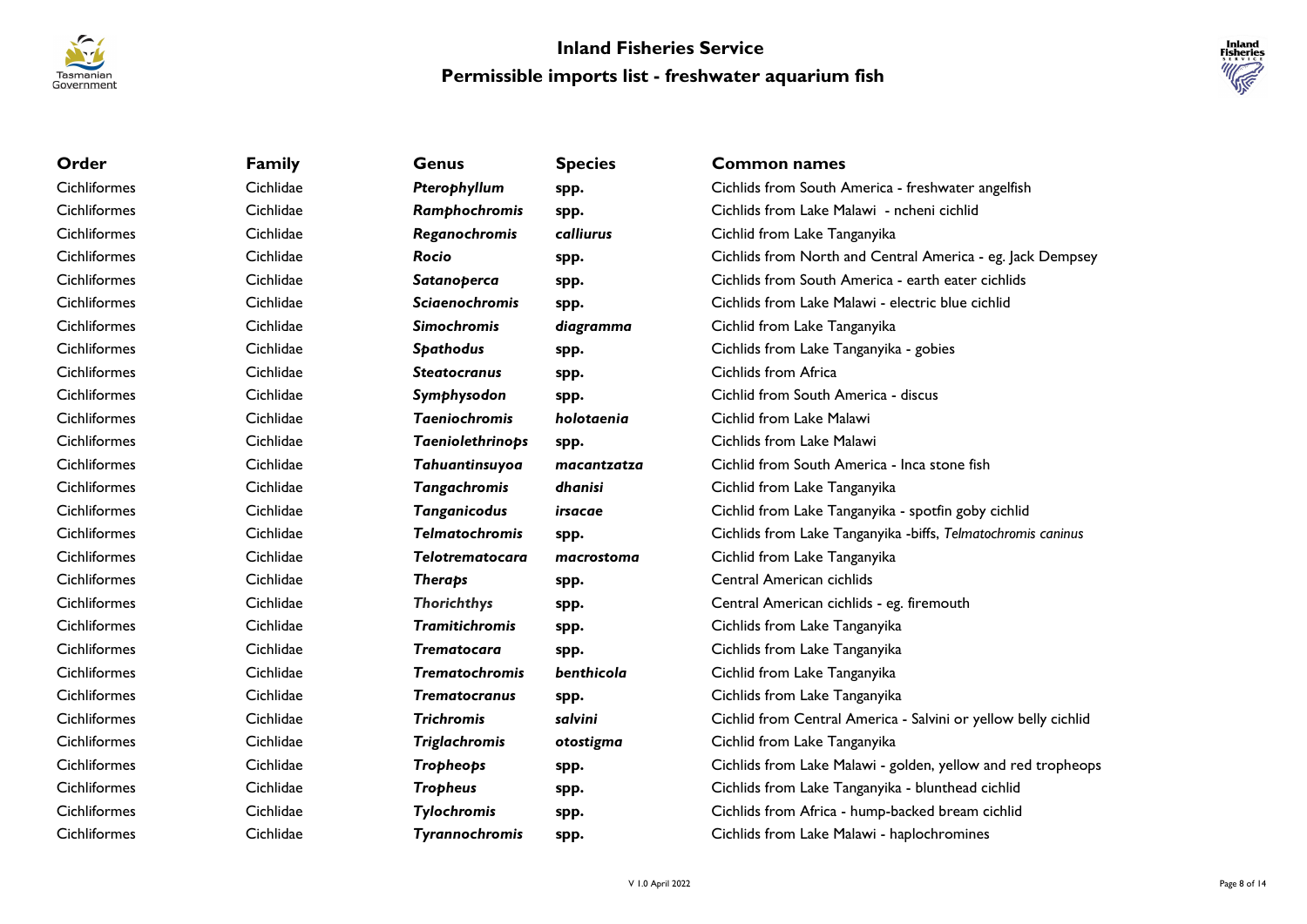



| Order                            | <b>Family</b>      | <b>Genus</b>            | <b>Species</b>   | <b>Common names</b>                                  |
|----------------------------------|--------------------|-------------------------|------------------|------------------------------------------------------|
| Cichliformes                     | Cichlidae          | <b>Uaru</b>             | amphiacanthoides | Cichlid from South America - uaru                    |
| <b>Cichliformes</b>              | Cichlidae          | <b>Variabilichromis</b> | moorii           | Cichlid from Lake Tanganyika - aka Lamprologus moori |
| Cichliformes                     | Cichlidae          | Vieja                   | spp.             | Cichlids from Central America                        |
|                                  |                    |                         |                  |                                                      |
| Cichliformes                     | Cichlidae          | <b>Xenochromis</b>      | hecqui           | Cichlid from Lake Tanganyika                         |
| <b>Cichliformes</b>              | Cichlidae          | Xenotilapia             | spp.             | Cichlids from Lake Tanganyika                        |
| <b>Cichliformes</b>              | Cichlidae          | Hoplarchus              | psittacus        | Cichlid from South America - true parrot cichlid     |
|                                  |                    |                         |                  |                                                      |
| <b>Barbs, danios and loaches</b> |                    |                         |                  |                                                      |
| Cypriniformes                    | <b>Botiidae</b>    | Ambastaia               | sidthimunki      | Dwarf chain loach or dwarf botia                     |
| Cypriniformes                    | Cyprinidae         | <b>Balantiocheilus</b>  | melanopterus     | Silver shark                                         |
| Cypriniformes                    | Cyprinidae         | <b>Barbonymus</b>       | schwanefeldii    | <b>Tinfoil barbs</b>                                 |
| Cypriniformes                    | Danionidae         | <b>Boraras</b>          | maculatus        | Dwarf rasbora                                        |
| Cypriniformes                    | Danionidae         | <b>Boraras</b>          | brigittae        | Chili rasbora                                        |
| Cypriniformes                    | <b>Botiidae</b>    | <b>Botia</b>            | lohachata        | Pakistani or reticulated loach                       |
| Cypriniformes                    | Danionidae         | <b>Brevibora</b>        | spp.             | Emerald eye or eye-spot rasbora                      |
| Cypriniformes                    | <b>Botiidae</b>    | Chromobotia             | macracanthus     | Clown loach                                          |
| Cypriniformes                    | Cyprinidae         | <b>Crossocheilus</b>    | oblongus         | Siamese flying fox                                   |
| Cypriniformes                    | Danionidae         | Danio                   | spp.             | Pearl, zebra, dwarf, kerri and galaxy danio          |
| Cypriniformes                    | Danionidae         | Devario                 | spp.             | Giant and Malabar danio                              |
| Cypriniformes                    | Cyprinidae         | Epalzeorhynchos         | bicolor          | Redtailed black shark or redtailed sharkminnow       |
| Cypriniformes                    | Cyprinidae         | Epalzeorhynchos         | frenatum         | Rainbow shark or rainbow sharkminnow                 |
| Cypriniformes                    | Cyprinidae         | Epalzeorhynchos         | kalopterum       | Flying fox                                           |
| Cypriniformes                    | Gyrinocheilidae    | Gyrinocheilus           | aymonieri        | Siamese algae-eater/loach                            |
| Cypriniformes                    | <b>Balitoridae</b> | Homaloptera             | orthogoniata     | Lizard fish                                          |
| Cypriniformes                    | Cyprinidae         | Labeo                   | chrysophekadion  | <b>Black shark</b>                                   |
| Cypriniformes                    | Cobitidae          | Pangio                  | kuhlii           | Kuhli or coolie loach                                |
| Cypriniformes                    | Cobitidae          | Pangio                  | anguillaris      | Golden whiptail coolie loach                         |
| Cypriniformes                    | Cyprinidae         | Pethia                  | conchonius       | Rosy barb                                            |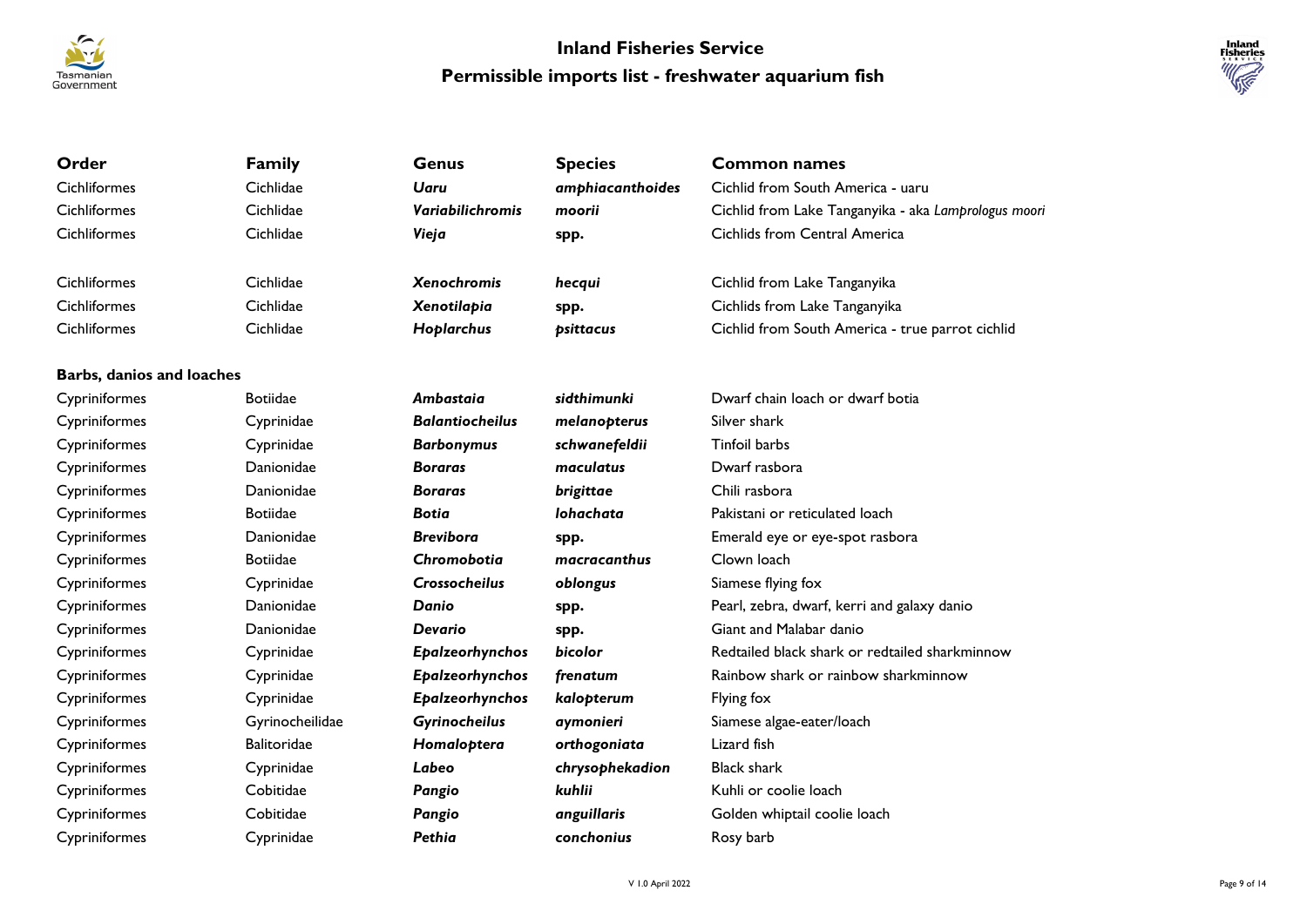



| Order                            | <b>Family</b>    | <b>Genus</b>             | <b>Species</b>   | <b>Common names</b>                                                             |
|----------------------------------|------------------|--------------------------|------------------|---------------------------------------------------------------------------------|
| Cypriniformes                    | Gastromyzontidae | Pseudogastromyzon myersi |                  | Borneo sucker                                                                   |
| Cypriniformes                    | Cyprinidae       | <b>Puntius</b>           | spp.             | Cherry barb and other barbs                                                     |
| Cypriniformes                    | Cyprinidae       | <b>Puntigrus</b>         | tetrazona        | Tiger barb or Sumatra barb                                                      |
| Cypriniformes                    | Danionidae       | <b>Rasbora</b>           | spp.             | Clown, brilliant and blue line rasbora                                          |
| Cypriniformes                    | Cyprinidae       | Sahyadria                | denisonii        | Red-lined torpedo or Denison barb                                               |
| Cypriniformes                    | Cyprinidae       | Sawbwa                   | resplendens      | <b>Burmese rummynose</b>                                                        |
| Cypriniformes                    | Tanichthyidae    | <b>Tanichthys</b>        | albonubes        | White cloud mountain minnow                                                     |
| Cypriniformes                    | Danionidae       | Trigonopoma              | pauciperforatum  | Red line rasbora                                                                |
| Cypriniformes                    | Danionidae       | Trigonostigma            | spp.             | Glowlight, harlequin and lambchop rasboras                                      |
| <b>Killifish and livebearers</b> |                  |                          |                  |                                                                                 |
|                                  |                  |                          |                  |                                                                                 |
| Cyprinodontiformes               | Nothobranchiidae | Aphyosemion              | spp.             | Cameroon, jewell, Gabon, and Guinean killifish and panchax<br>Panchax killifish |
| Cyprinodontiformes               | Aplocheilidae    | Aplocheilus              | spp.             |                                                                                 |
| Cyprinodontiformes               | Nothobranchiidae | <b>Epiplatys</b>         | spp.             | Killifish                                                                       |
| Cyprinodontiformes               | Nothobranchiidae | Fundulopanchax           | gardneri         | <b>Blue lyretail</b>                                                            |
| Cyprinodontiformes               | Nothobranchiidae | <b>Nothobranchius</b>    | guentheri        | Redtail notho                                                                   |
| Cyprinodontiformes               | Aplocheilidae    | Pachypanchanx            | spp.             | Killifish                                                                       |
| Cyprinodontiformes               | Poeciliidae      | <b>Poecilia</b>          | spp.             | Mollies and guppies                                                             |
| Cyprinodontiformes               | Poeciliidae      | <b>Xiphophorus</b>       | spp.             | Swordtail and platys                                                            |
| Mangrove jack and butterfish     |                  |                          |                  |                                                                                 |
| Eupercaria/misc                  | Lutjanidae       | Lutjanus                 | argentimaculatus | Mangrove jack                                                                   |
| Eupercaria/misc                  | Monodactylidae   | Monodactylus             | spp.             | Butterfish or silver mooney and African mono or moony                           |
| <b>Gobies and gudgeons</b>       |                  |                          |                  |                                                                                 |
| Gobiiformes                      | Gobiidae         | <b>Brachygobius</b>      | doriae           | Bumblebee goby                                                                  |
| Gobiiformes                      | <b>Butidae</b>   | <b>Butis</b>             | butis            | Crazy fish or crimson-tipped flathead-gudgeon                                   |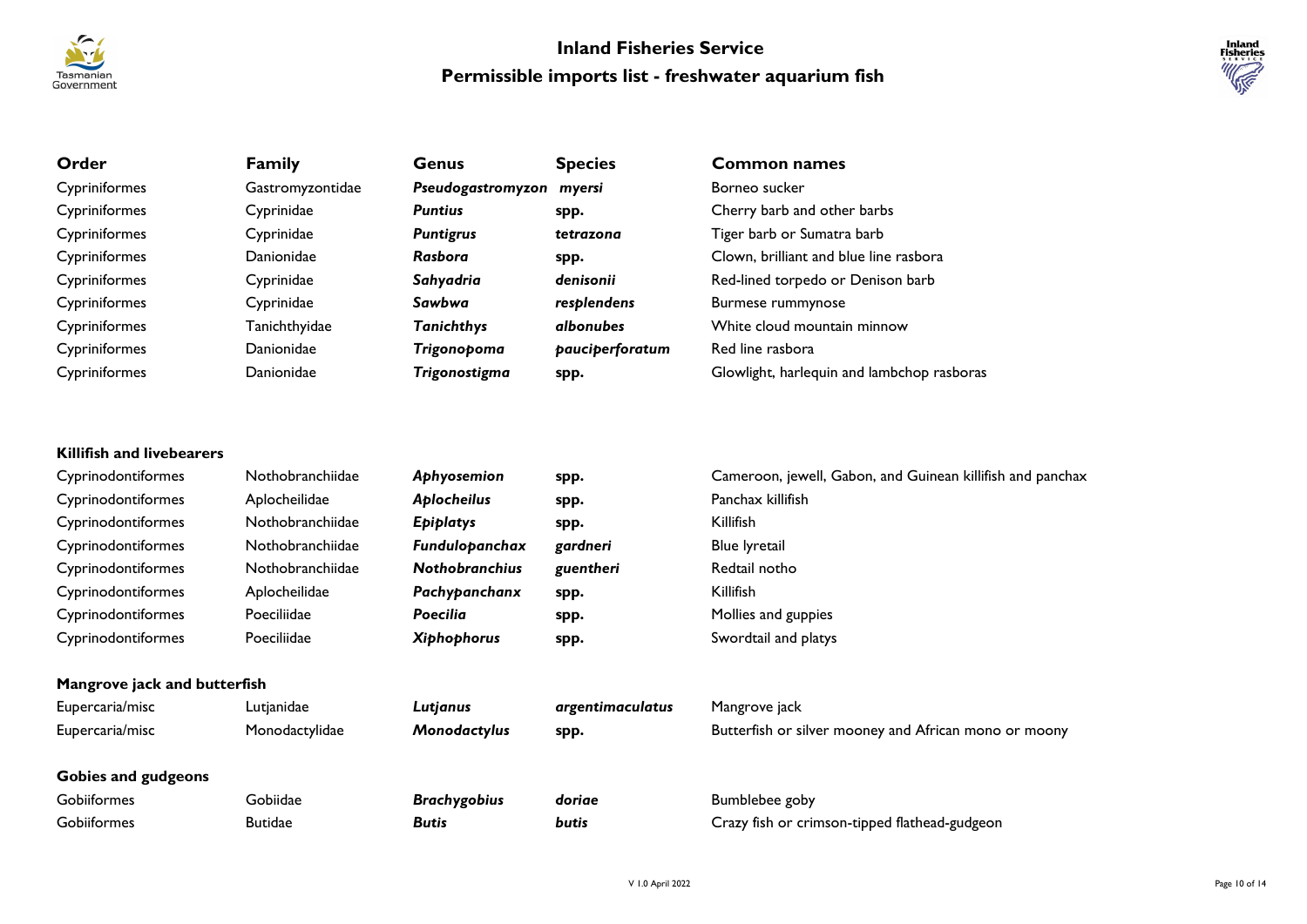



| Order                                   | <b>Family</b>    | <b>Genus</b>        | <b>Species</b> | <b>Common names</b>                 |
|-----------------------------------------|------------------|---------------------|----------------|-------------------------------------|
| Gobiiformes                             | Gobiidae         | Chlamydogobius      | eremius        | Australian desert goby              |
| Gobiiformes                             | Eleotridae       | <b>Giuris</b>       | margaritaceus  | Snakehead gudgeon                   |
| Gobiiformes                             | Eleotridae       | <b>Hypseleotris</b> | compressa      | Empire gudgeon                      |
| Gobiiformes                             | Eleotridae       | Mogurnda            | mogurnda       | Northern purple spotted gudgeon     |
| Gobiiformes                             | <b>Butidae</b>   | <b>Oxyeleotris</b>  | lineolata      | Sleepy cod                          |
| Gobiiformes                             | Eleotridae       | Tateurndina         | ocellicauda    | Peacock gudgeon                     |
| <b>Knifefish</b>                        |                  |                     |                |                                     |
| <b>Gymnotiformes</b>                    | Apteronotidae    | <b>Apteronotus</b>  | albifrons      | Black ghost knifefish               |
| Gymnotiformes                           | Apteronotidae    | <b>Apteronotus</b>  | leptorhynchus  | Long nose brown ghost fish          |
| <b>Nurseryfishes and cardinalfishes</b> |                  |                     |                |                                     |
| <b>Kurtiformes</b>                      | Apogonidae       | <b>Glossamia</b>    | aprion         | Mouth almighty                      |
| <b>Sting rays</b>                       |                  |                     |                |                                     |
| Myliobatiformes                         | Potamotrygonidae | Potamotrygon        | spp.           | South American freshwater sting ray |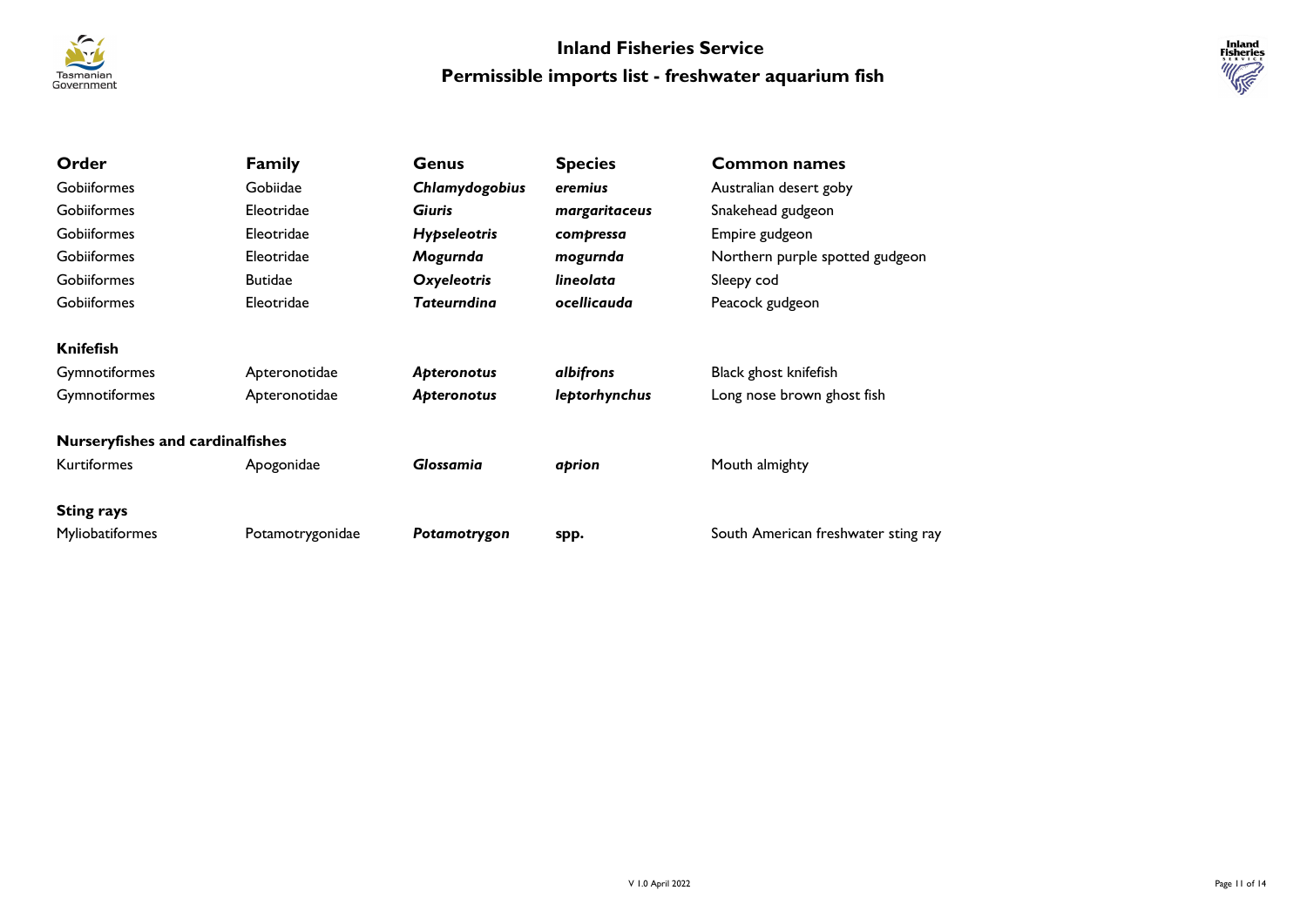



| Order                                  | <b>Family</b>  | Genus              | <b>Species</b> | <b>Common names</b>                 |
|----------------------------------------|----------------|--------------------|----------------|-------------------------------------|
| <b>Elephant nose fish and Saratoga</b> |                |                    |                |                                     |
| Osteoglossiformes                      | Mormyridae     | Campylomormyrus    | cassaicus      | Angolan elephant nose               |
| Osteoglossiformes                      | Mormyridae     | Campylomormyrus    | rhyncophorus   | Double nose elephant nose           |
| Osteoglossiformes                      | Notopteridae   | Chitala            | ornata         | Clown knifefish                     |
| Osteoglossiformes                      | Mormyridae     | <b>Gnathonemus</b> | petersii       | Elephant nose                       |
| Osteoglossiformes                      | Pantodontidae  | Pantodon           | buchholz       | African butterfly fish              |
| Osteoglossiformes                      | Osteoglossidae | <b>Scleropages</b> | jardinii       | Gulf saratoga                       |
| Osteoglossiformes                      | Osteoglossidae | <b>Scleropages</b> | leichardtii    | Southern saratoga                   |
| <b>Glassfish</b>                       |                |                    |                |                                     |
| Ovalentaria                            | Ambassidae     | <b>Ambassis</b>    | macleayi       | Macleay's glassfish                 |
| Ovalentaria                            | Ambassidae     | <b>Ambassis</b>    | agassizii      | Agassiz's glassfish                 |
| Ovalentaria                            | Ambassidae     | <b>Parambassis</b> | ranga          | Glass perchlett or Indian glassfish |
| <b>Flatfish</b>                        |                |                    |                |                                     |
| Pleuronectiformes                      | Soleidae       | <b>Brachirus</b>   | spp.           | Freshwater sole                     |
| <b>Pleuronectiformes</b>               | Soleidae       | Leptachirus        | darwinensis    | Darwin sole                         |
| <b>Bichir</b>                          |                |                    |                |                                     |
| Polypteriformes                        | Polypteridae   | Polypterus         | endlicherii    | Saddled or tiger bichir             |
| Polypteriformes                        | Polypteridae   | Polypterus         | senegalus      | Senegal bichir                      |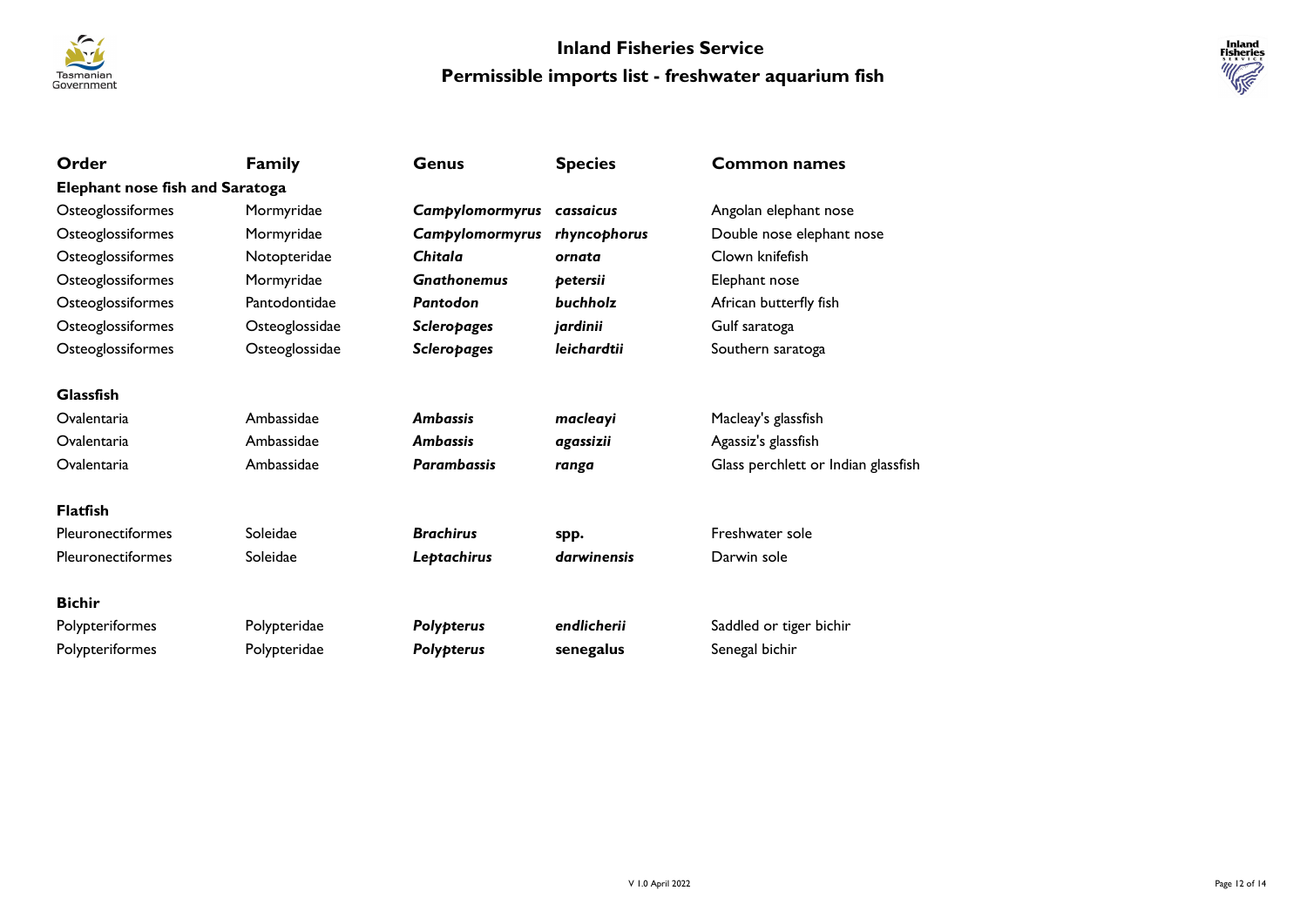



| Order               | <b>Family</b>   | <b>Genus</b>           | <b>Species</b>   | <b>Common names</b>                                      |
|---------------------|-----------------|------------------------|------------------|----------------------------------------------------------|
| Catfish             |                 |                        |                  |                                                          |
| Siluriformes        | Doradidae       | Agamyxis               | pectinifrons     | Spotted talking catfish or whitebarred catfish           |
| Siluriformes        | Loricariidae    | <b>Ancistrus</b>       | spp.             | Bristlenose catfish                                      |
| Siluriformes        | <b>Bagridae</b> | <b>Bagrichthys</b>     | hypselopterus    | Black lancer catfish                                     |
| Siluriformes        | Callichthyidae  | Corydoras              | spp.             | Catfish - corys                                          |
| Siluriformes        | Loricariidae    | Dasyloricaria          | filamentosa      | Whiptail catfish                                         |
| <b>Siluriformes</b> | Loricariidae    | Dekeyseria             | spp.             | Butterfly pleco L168 and clown pleco L052                |
| Siluriformes        | Loricariidae    | <b>Farlowella</b>      | spp.             | Whiptail catfish                                         |
| Siluriformes        | Callichthyidae  | Hoplosternum           | spp.             | Hoplo catfish                                            |
| Siluriformes        | Loricariidae    | <b>Hypancistrus</b>    | spp.             | Armored catfishes (L numbers)                            |
| Siluriformes        | Loricariidae    | <b>Hypostomus</b>      | plecostomus      | Pleco                                                    |
| Siluriformes        | Siluridae       | Kryptopterus           | macrocephalus    | Poormans glass catfish                                   |
| Siluriformes        | Siluridae       | Kryptopterus           | <b>bicirrhis</b> | Phantom glass catfish                                    |
| Siluriformes        | Ariidae         | <b>Neogrius</b>        | berneyi          | Berney's salmon catfish                                  |
| Siluriformes        | Ariidae         | <b>Neogrius</b>        | graeffei         | Salmon catfish                                           |
| Siluriformes        | Plotosidae      | <b>Neosilurus</b>      | ater             | Black catfish or narrowfront tandan                      |
| Siluriformes        | Plotosidae      | <b>Neosilurus</b>      | hyrtlii          | Hyrtl's catfish                                          |
| Siluriformes        | Loricariidae    | <b>Otocinclus</b>      | spp.             | Dwarf sucking catfish or otto                            |
| Siluriformes        | Loricariidae    | <b>Panagolus</b>       | spp.             | Armored catfishes (L numbers)                            |
| Siluriformes        | Loricariidae    | Panaque                | spp.             | Armored catfishes (L numbers)                            |
| Siluriformes        | Loricariidae    | Peckoltia              | spp.             | Armored catfishes (L numbers)                            |
| Siluriformes        | Pimelodidae     | <b>Pimelodus</b>       | pictus           | Pictus catfish                                           |
| Siluriformes        | Doradidae       | <b>Platydoras</b>      | spp.             | Raphael, chocolate, striped or talking catfish           |
| Siluriformes        | Plotosidae      | <b>Porochilus</b>      | rendahli         | Rendahl's catfish                                        |
| Siluriformes        | Loricariidae    | <b>Pseudacanthicus</b> | spp.             | Armoured catfish (L numbers)                             |
| Siluriformes        | <b>Bagridae</b> | Pseudomystus           | siamensis        | Bumble bee catfish                                       |
| <b>Siluriformes</b> | Loricariidae    | Pterygoplichthys       | spp.             | Armored catfishes - sailfin, leopard and chocolate pleco |
| Siluriformes        | Loricariidae    | <b>Rineloricaria</b>   | spp.             | Armored catfishes (L numbers) - whiptail catfish         |
| <b>Siluriformes</b> | Callichthyidae  | Scleromystax           | barbatus         | Banded or bearded cordoras                               |